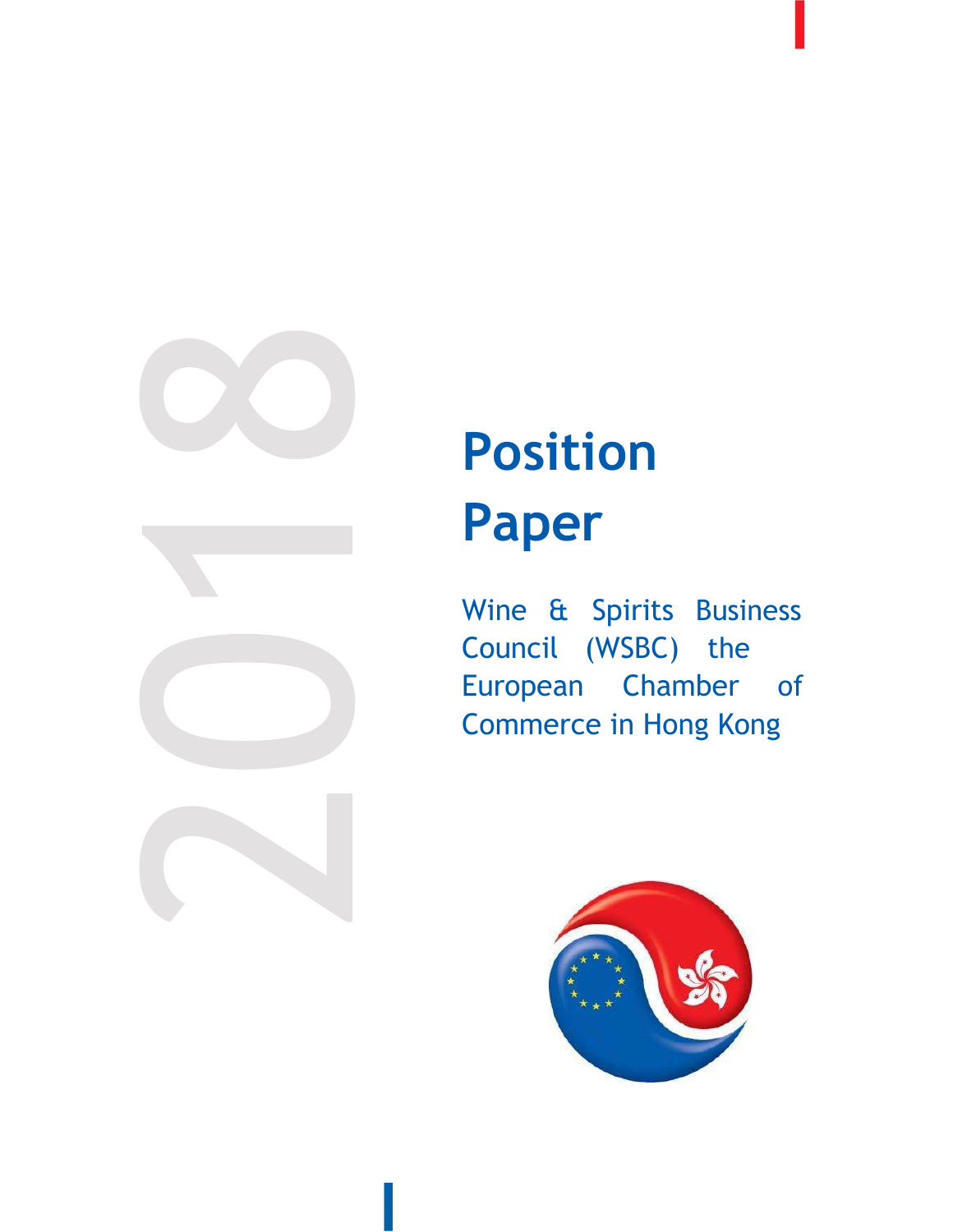The contents of this publication are the sole responsibility of the European Chamber of Commerce in Hong Kong and reflect the Chamber's views only.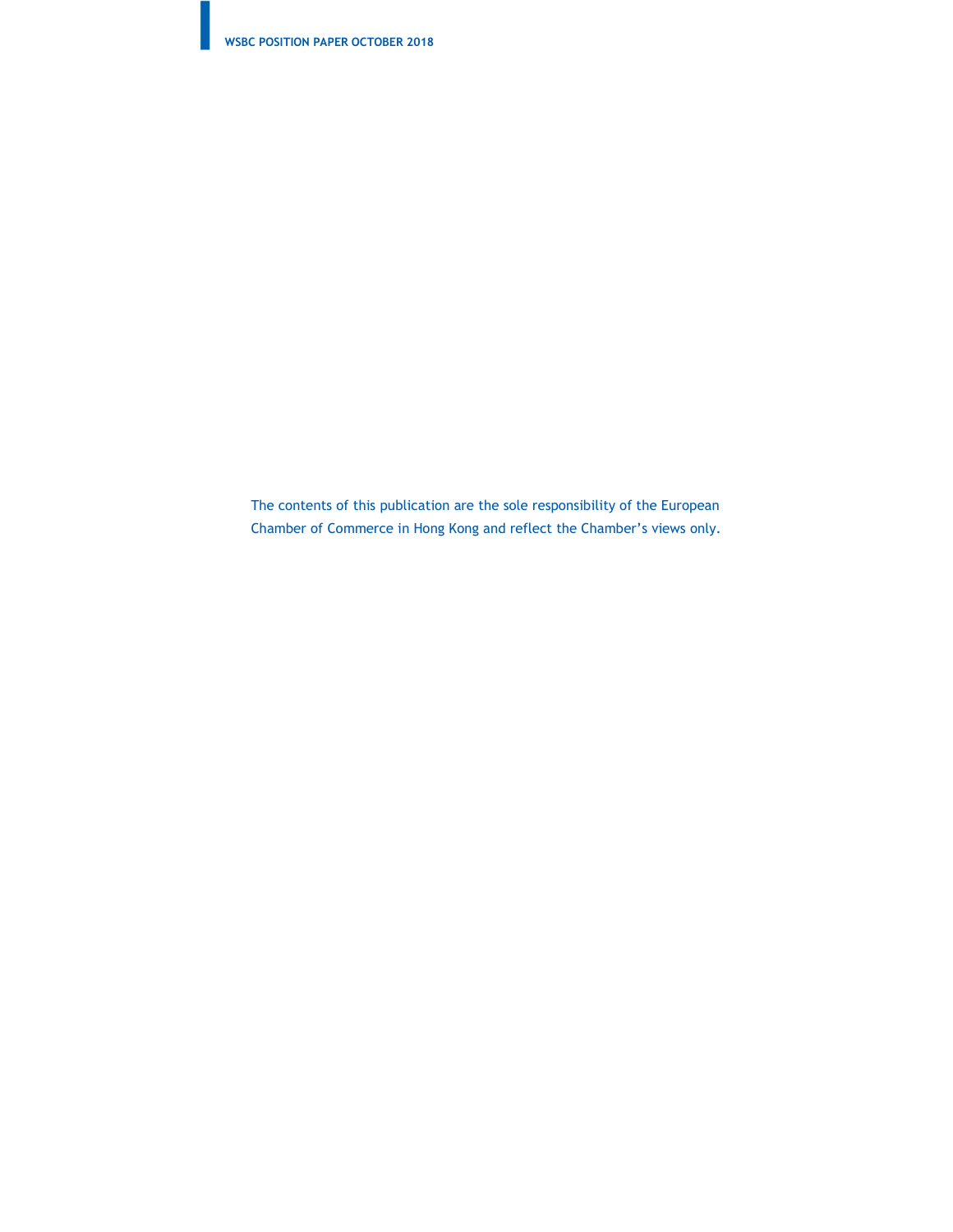### Spirits Tax Reform for A Competitive Spirits Showcase Market in the Region and Spirits Warehousing

# 1 Introduction

On behalf of the European Chamber of Commerce's Wine & Spirits Business Council (WSBC<sup>1</sup>), we wish to recommend that the Government review and pursue a more equitable spirits tax and regulatory environment for Hong Kong in order to remain competitive vis-à-vis its neighbours in the region. A reform of the current system will also enable Hong Kong to become a regional center for the premium spirits industry (including its related activities e.g. auctions), thereby reinvigorating the restaurant, bar and entrainment scene, and revitalizing Hong Kong's tourism offer.

WSBC is also committed to reducing harmful drinking and advancing a balanced and inclusive regulatory and taxation environment that supports sustainable business growth, while cementing Hong Kong's position as a leading business and travel destination. WSBC's members strongly support the introduction of a Legal Purchasing Age in Hong Kong with the purpose of tackling underage drinking. We are also committed to playing a part in supporting the management and recycling of waste glass bottles in Hong Kong, through the Producers Responsibility Scheme on glass bottles, proposed at HK\$1/Litre bottle (subject to further implementation details). As regional competition intensifies, we look forward to contributing to and supporting a range of reforms that benefit Hong Kong citizens and the broader economy.

#### Issues and Recommendations for Policy Address

1. Spirits Tax Reform for A Competitive Spirits Showcase Market in the Region – To review the 24 year-old spirits tax system which taxes alcohol based on value; and to introduce a specific tax system based on alcohol content. WSBC is proposing a rate around HK\$75/Litre of pure alcohol (LPA), as a balanced approach for all stakeholders, for consideration.

2. Spirits Warehousing – To review and reassess the dangerous goods license requirement for the storage of potable spirits with more than 30% alcohol by volume (abv) in the Dangerous Goods Ordinance. The review should take into account the internationally accepted practices.

<sup>&</sup>lt;sup>1</sup> WSBC comprises six leading international wine and spirits companies including Edrington, Moët Hennessy Diageo, Pernod Ricard, Remy Cointreau, Teeling Whiskey, and William Grant and Sons. Together, these companies represent 45% of the "spirits market" in Hong Kong.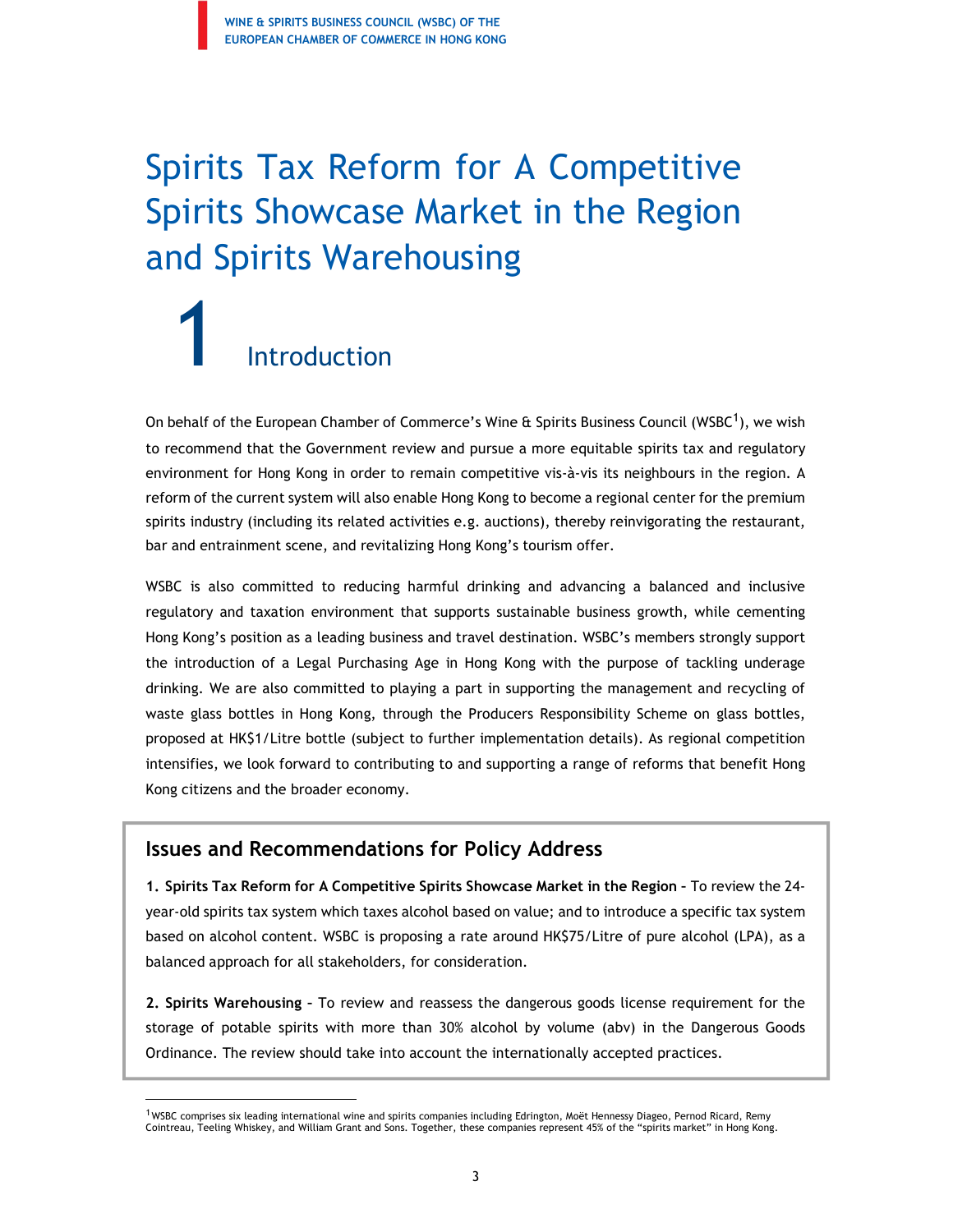## 2 Spirits Tax Reform for A Competitive Showcase Market in the Region

#### Hong Kong bears one of the heaviest taxations on spirits (standards and above category) in Asia

Liquor with an alcoholic strength of more than 30% abv is the only dutiable commodity that is taxed based on its value, at 100% ad valorem since 1994. The reform of taxation on spirits (with >30% abv) is long overdue.

In 2004, the Government recognized in a public consultation exercise on alcoholic beverages tax, that "for high end products, [Hong Kong's] duty is generally higher than major jurisdictions in the region and even some of the more mature European economies." In the region, Hong Kong operators face one of the heaviest tax burdens on spirits, at 100% of import value, versus 33% in Mainland China, 40% in Macau, 39% in Taiwan, and 43% in Japan<sup>2</sup>. In addition, ad valorem tax system is generally prone to under/mis-declaration by mala-fide operators, and thus requires stringent enforcement and constant monitoring.

We call for a simple, equitable and enabling spirits tax system – specific tax based on alcoholic content. This is consistent with international practice – many developed economies have already adopted a pure specific tax system on spirits e.g. the EU, the US, Australia, New Zealand, Japan, Malaysia, Singapore and Taiwan.

#### Reform to support a premium spirits center and secondary (auction) market

The abolishment of wine tax spurred Hong Kong to become Asia's leading wine trade, distribution and auction center, successfully captured the booming wine consumption trend in China. The development of premium spirits industry, however, is restricted by the 100% spirits excise tax.

A reasonable specific tax rate will rationalize the tax burden on premium spirits, promote more choices of spirits, facilitate Hong Kong to become a regional showcase market, convert overseas purchases back to within Hong Kong, encourage visitors to purchase locally, attract new players and expand the footprint of related local organizations. The reform will be a catalyst and Hong Kong traders stand to gain competitiveness to create and offer a more diverse and vibrant portfolio of authentic premium spirits. This is particularly crucial in the borderless e-commence marketplace.

 $^2$  Comparison of total import and excise tax burdens on ad-valorem equivalence basis, using spirits with 40% abv, with retail value at around HK\$200/75cl bottle.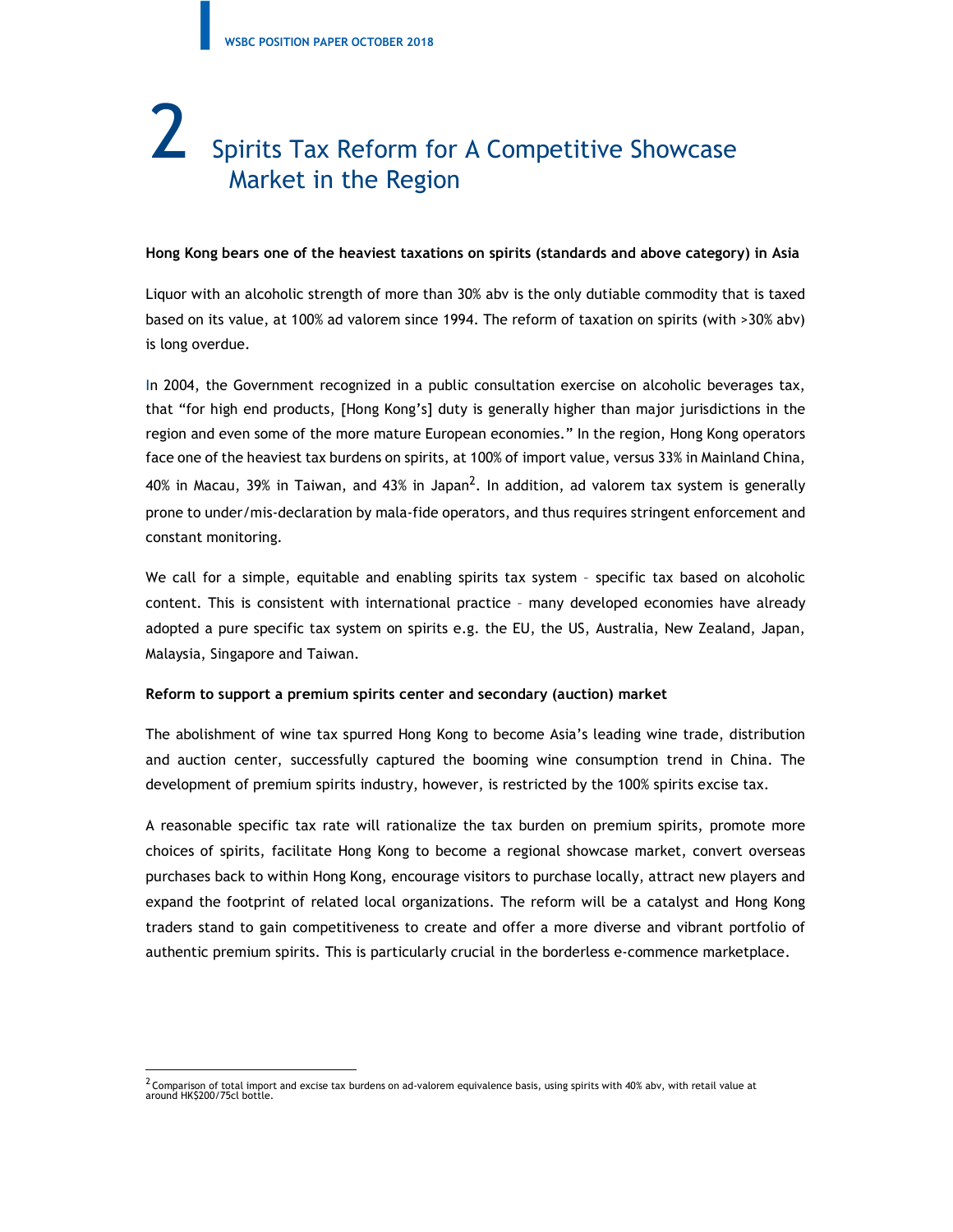Today, the UK's secondary (auction) market of rare whiskies is the largest in the world, at the value of £25.06 million in 2017<sup>3</sup>. Hong Kong could also capitalize on the spirits tax reform and grasp the innovative business opportunity of rare whisky investment market in Asia. This could further grow the auction, brokerage and valuation businesses for investor grade whiskies, which is now sought after by connoisseurs, collectors and investors from all parts of the globe, including the bourgeoning Asian middle class from Mainland China, India and South East Asia.

#### Revitalize tourism by invigorating a vibrant restaurant & bar scene

In comparison with the Greater Bay Area cities, Shanghai, Beijing, Macau, Taiwan, Singapore and Tokyo, F&B entrepreneurs and operators in Hong Kong are struggling to compete for a place in the World's 50 Best Bars due to the higher operational costs and limited spirits portfolio to create an innovative and unique entertainment and bar experience.

The proposed reform will energize the restaurant  $\hat{a}$  bar scene with novel cocktails and premium offers. This will naturally revitalize tourism, and create a new landscape for other iconic events e.g. Whisky Live, Gin Jubilee, Cocktail Festival, etc. besides the annual Wine & Dine Festival and the biannual Vinexpo, and attract visitors from around the world.

#### Specific taxation: supporting public health objectives by targeting the harmful use of alcohol without impact on responsible drinking behaviour

A telephone survey<sup>4</sup> to examine Hong Kong's citizens' current drinking behavior and the effects of the proposed spirits tax reform on citizens' drinking pattern was conducted by the Chinese University's Centre for Communication and Public Opinion Survey in August 2018. The survey interviewed 1,012 Hong Kong citizens aged 18 or above and found that 17.5% of interviewees had consumed spirits drinks<sup>5</sup> in the past 12 months.

According to above-mentioned survey, 21.7% of alcoholic beverage consumers admitted being binge drinkers<sup>6</sup> in the past 12 months. Taxing alcohol on the basis of its value does not address the negative externalities associated with alcohol consumption, whereas a specific tax system that taxes on the basis of its alcoholic content does. To help mitigate binge and excessive drinking, the proposed specific tax system on spirits would put a floor price on spirits, hence price of a product rises in line with its alcoholic content. Such a system is also endorsed by the WHO's Global Strategy to Reduce Harmful Use of Alcohol to "take into account, as appropriate, the alcoholic content of the beverage."<sup>7</sup>

In addition to binge drinking and harmful use of alcohol, the survey outcome indicates that the proposed spirits tax reform, which would replace the current ad valorem system with a spirits tax

Include western spirits, Chinese spirits and spirits-based drinks (e.g. cocktail).

<sup>3</sup>Over £25M of Rare Whisky Sold at Auction, reported scotchwhisky.com, accessed at: https://scotchwhisky.com/magazine/latest-<br>news/17827/over-25m-of-rare-whisky-sold-at-auction/ news/17827/over-25m-of-rare-whisky-sold-at-auction/<br>Tonducted by interviewers using CATI (Computer Assisted Telephone Interview) system.

 $^6$  Binge drinking is a pattern of heavy drinking when consuming more than 60 grams of pure alcohol on a single occasion. In Hong Kong, 60 grams of pure alcohol is equivalent to approximately 5 cans of beers/ 5 glasses of table wine/ 5 pegs of spirits. One occasion refers to a period of few hours. Cited definition by Hong Kong Department of Health:

on termours. Crices deriminal by nong source and the health.gov.hk/en/alcohol\_aware/facts/binge\_drinking/index.html 7WHO, Global Strategy to Reduce Harmful Use of Alcohol, 2010a, p. 16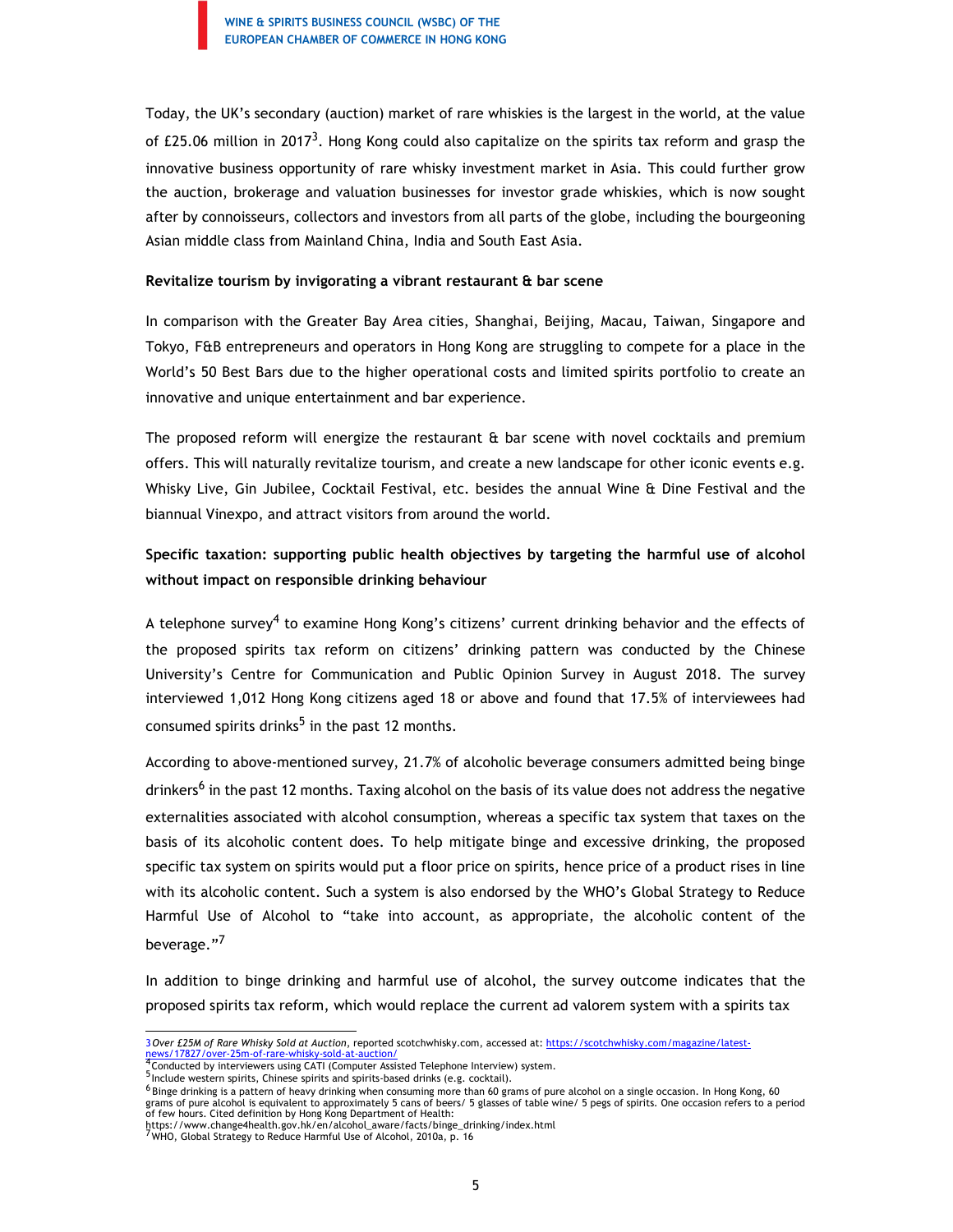based on alcohol content set around \$75/LPA, would not have any quantitative impact on respondents' drinking pattern/habit one way or the other. Specifically, 81.5% of current spirits drinkers stated that they will not consume more spirits, whereas 97% of non-spirits drinkers<sup>8</sup> indicated that they will not shift to spirits after the proposed tax reform. In addition, almost all abstainers (98.9%) will not start consuming spirits because of the tax changes.

Last but not least, WSBC fully supports the prohibition of sale and supply of intoxicating liquor to people under 18 years old pursuant to the Dutiable Commodities (Amendment) Ordinance 2018. To this end, the WSBC is ready to work with the government and other stakeholders to identify the best measures (including voluntary initiatives such as enhanced age verification and identification, pointof-sale messaging and retailers' staff training, etc.) to combat underage drinking in Hong Kong.

#### Recommendation

(1) Review the 24-year-old spirits ad valorem tax regime;

(2) Reform and introduce a specific tax system, based on the alcoholic strength of products. In particular, WSBC is proposing a rate around HK\$75/Litre of pure alcohol as a balanced approach for all stakeholders for consideration.

 $8$ Alcoholic beverage drinkers who consume other alcoholic beverage except spirits.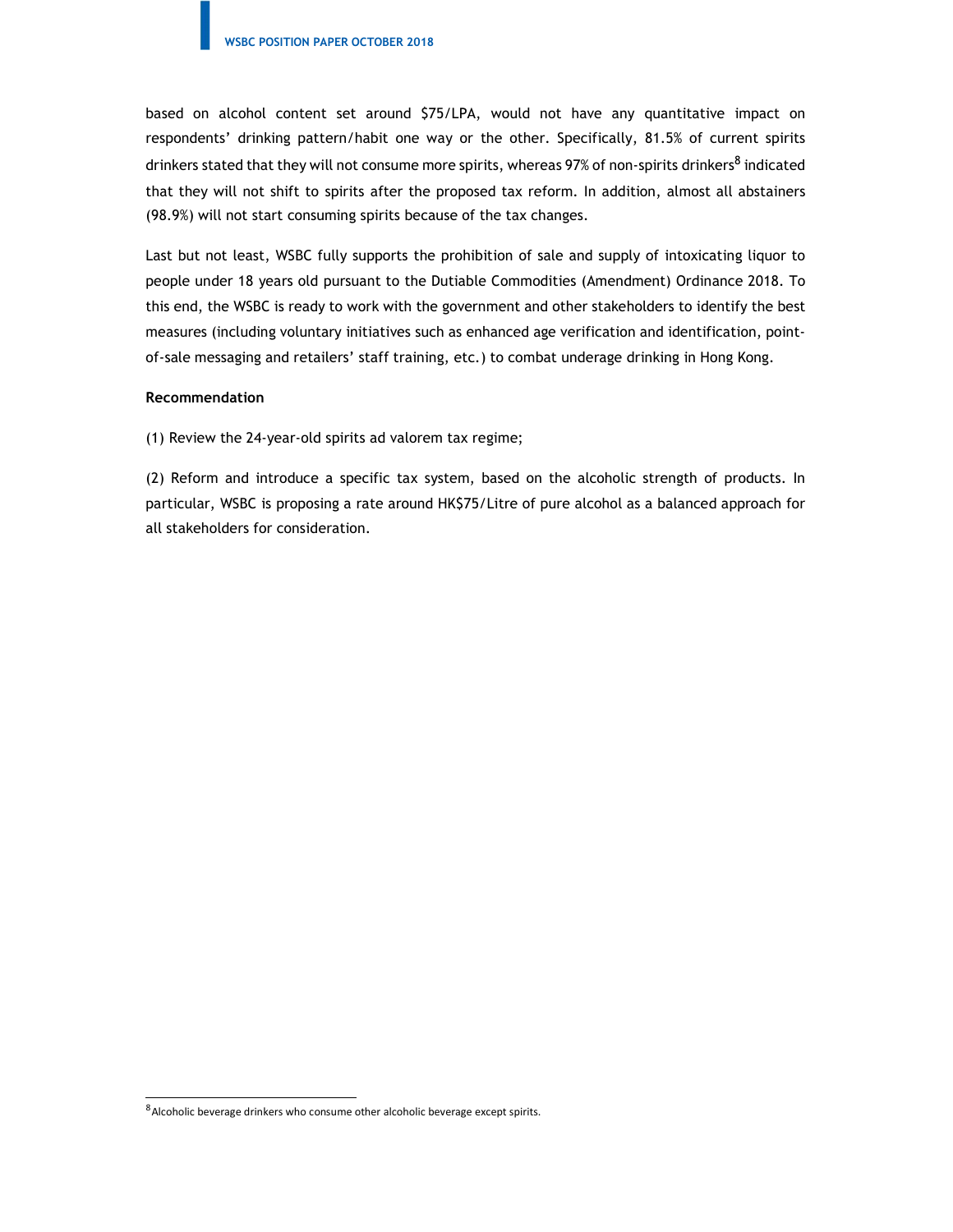## 3 Spirits Warehousing

In Hong Kong, a dangerous goods license is required for storage of potable spirits with more than 30% abv if the quantity is exceeding the stipulated levels<sup>9</sup> pursuant to Clause 99 of the Dangerous Goods Ordinance (Cap. 295B). This is inconsistent with the international norms.

The dangerous goods license requirement does not only negatively impact on the efficient operations of the domestic markets; it also limits the number of bonded warehouse operators which could provide the spirits storage service for duty unpaid goods in large quantities. This undermines Hong Kong's competitiveness as a regional re-export hub for spirits when compared with other hub cities.

It is an internationally accepted practice that alcoholic beverages for human consumption are not subject to the dangerous goods regulations, hence the special storage license requirement. A list of the regulations in various countries is set out in the APPENDIX. WSBC recommends the Government to review and reassess the dangerous goods license requirement for the storage of potable spirits with more than 30% abv in the Dangerous Goods Ordinance. The review should take into account internationally accepted practices.

 $^9$  The stipulated levels: i) 12,500L in aggregate when packed in individual receptacles not exceeding a capacity of 5L and stored or used in premises protected throughout by automatic sprinkler installation; ii) 6,250L in aggregate when packed in individual receptacles not exceeding a capacity of 5L and stored or used in premises not protected throughout by automatic sprinkler installation; or iii) 2,500L in aggregate when packed in individual receptacles not exceeding a capacity of 5L and stored or used in any premises.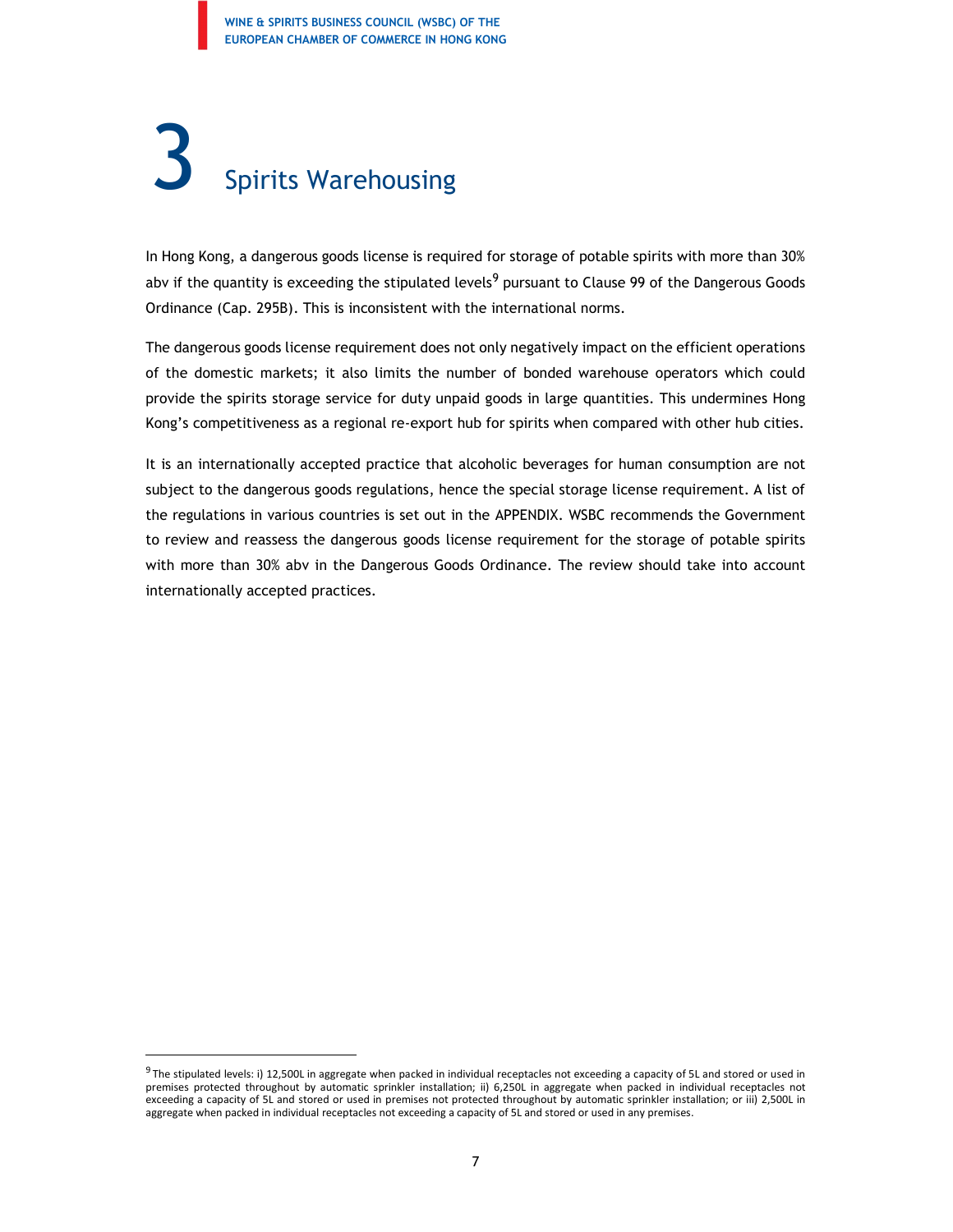

The Wine & Spirits Business Council and its members are looking forward to engaging with the Government, the Financial Services and Treasury Bureau, the Commerce and Economic Development Bureau, as well as other relevant government stakeholders to review and pursue a more equitable and enabling spirits tax and regulatory environment.